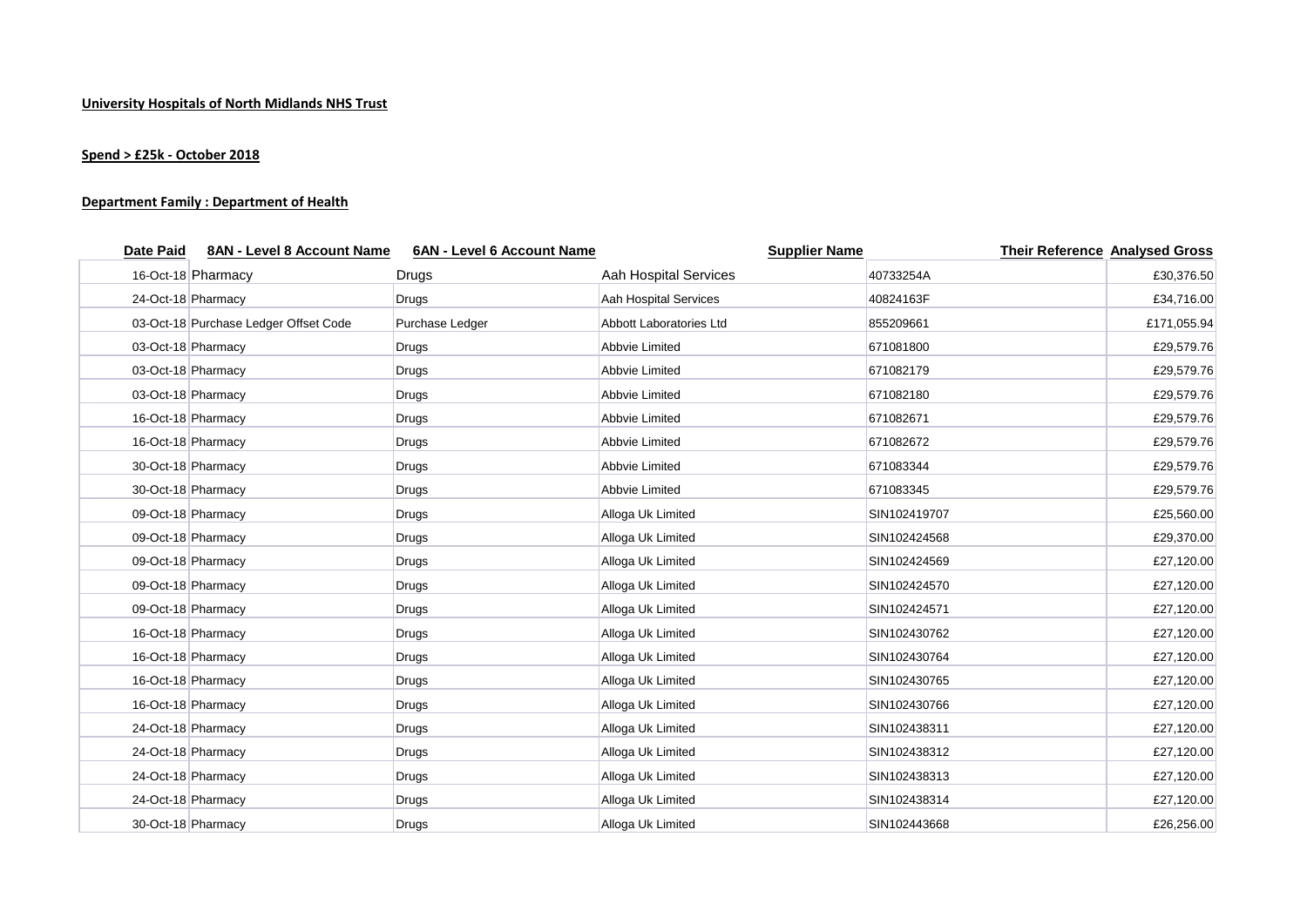|                                | 24-Oct-18 Purchase Ledger Offset Code    | Purchase Ledger                | Alloga Uk Limited                        | SIN102145752     | £71,689.80  |
|--------------------------------|------------------------------------------|--------------------------------|------------------------------------------|------------------|-------------|
| 16-Oct-18 Pharmacy             |                                          | Drugs                          | Amgen Ltd                                | 964029755        | £28.044.72  |
| 08-Oct-18 Premises             |                                          | Premises - Other               | Apcoa Facilities Management(Uk) Ltd      | 106913           | £58,386.95  |
| 03-Oct-18 Premises             |                                          | Premises - Other               | Ashdale Investments                      | A213             | £55,284.17  |
|                                | 29-Oct-18 Supplies & Services - Clinical | Supplies & Services ? Clinical | Baxter Shared Service & Competencies Ltd | 18202378         | £59.774.40  |
|                                | 04-Oct-18 Purchase Healthcare Non-Nhs    | Purchase Healthcare Non-Nhs    | <b>Bmi Healthcare Limited</b>            | 008_S1073_0318   | £64,642.67  |
| 09-Oct-18 Pharmacy             |                                          | Drugs                          | Bristol-Myers Squibb Pharm Ltd           | 100607021        | £26,527.50  |
| 08-Oct-18 Premises             |                                          | Premises - Other               | <b>Carters Chartered Surveyors</b>       | 4778B            | £27,286.05  |
| 19-Oct-18 Premises             |                                          | Premises - Other               | <b>Carters Chartered Surveyors</b>       | 5305B            | £27,286.05  |
| 16-Oct-18 Pharmacy             |                                          | Drugs                          | Celgene Limited                          | 8940165804       | £29,408.40  |
| 24-Oct-18 Pharmacy             |                                          | Drugs                          | Celgene Limited                          | 8940166222       | £28,915.20  |
| 03-Oct-18 Premises             |                                          | Premises - Other               | Corona Energy                            | 13380199         | £28,406.51  |
| 05-Oct-18 Premises             |                                          | Premises - Other               | Csc                                      | 5278008455       | £51,528.40  |
| 05-Oct-18 Premises             |                                          | Premises - Other               | Csc                                      | 5278008456       | £51,528.40  |
| 05-Oct-18 Premises             |                                          | Premises - Other               | Csc                                      | 5278008503       | £51,528.40  |
| 16-Oct-18 Pharmacy             |                                          | Drugs                          | Csl Behring Uk Ltd                       | 994003031        | £26,000.00  |
| 16-Oct-18 Pharmacy             |                                          | Drugs                          | Csl Behring Uk Ltd                       | 994003032        | £26,000.00  |
| 31-Oct-18 Premises             |                                          | Premises - Other               | Datix Ltd                                | SIN003011        | £29,796.14  |
| 15-Oct-18 Consultancy Services |                                          | Consultancy                    | Deloitte Llp                             | 1111645614       | £47,412.00  |
| 12-Oct-18 Premises             |                                          | Premises - Other               | <b>Edf Energy</b>                        | 000004757796     | £28,333.31  |
| 23-Oct-18 Premises             |                                          | Premises - Other               | Eido Healthcare Ltd                      | 8M0304           | £35,556.00  |
| 23-Oct-18 Auc Additions        |                                          | Ppe Trust Owned                | Esaote Uk                                | 1802200815       | £25,800.00  |
| 15-Oct-18 Transport            |                                          | Transport                      | E-Zec Medical Transport Services Ltd     | 114798           | £157,007.05 |
| 24-Oct-18 Auc Additions        |                                          | Ppe Trust Owned                | Fujifilm Sonosite Ltd                    | 9333137257       | £107,940.00 |
| 16-Oct-18 Pharmacy             |                                          | Drugs                          | Genzyme Therapeutics Ltd                 | 9103014548       | £25,362.00  |
| 16-Oct-18 Pharmacy             |                                          | Drugs                          | Genzyme Therapeutics Ltd                 | 9103014549       | £25,362.00  |
| 24-Oct-18 Pharmacy             |                                          | Drugs                          | Genzyme Therapeutics Ltd                 | 9103014589       | £25,362.00  |
|                                | 26-Oct-18 Supplies & Services - General  | Supplies & Services - General  | Guardian Surgical (Div Of Berendsenuk)   | SN2936763        | £32,236.70  |
| 24-Oct-18 Auc Additions        |                                          | Ppe Trust Owned                | Haemonetics (Uk)Ltd                      | 276380           | £72,864.00  |
| 24-Oct-18 Auc Additions        |                                          | Ppe Trust Owned                | Hc Life Limited                          | <b>INV105177</b> | £101,724.00 |
| 09-Oct-18 Pharmacy             |                                          | Drugs                          | Healthcare At Home Ltd                   | OP/7543701       | £27,120.00  |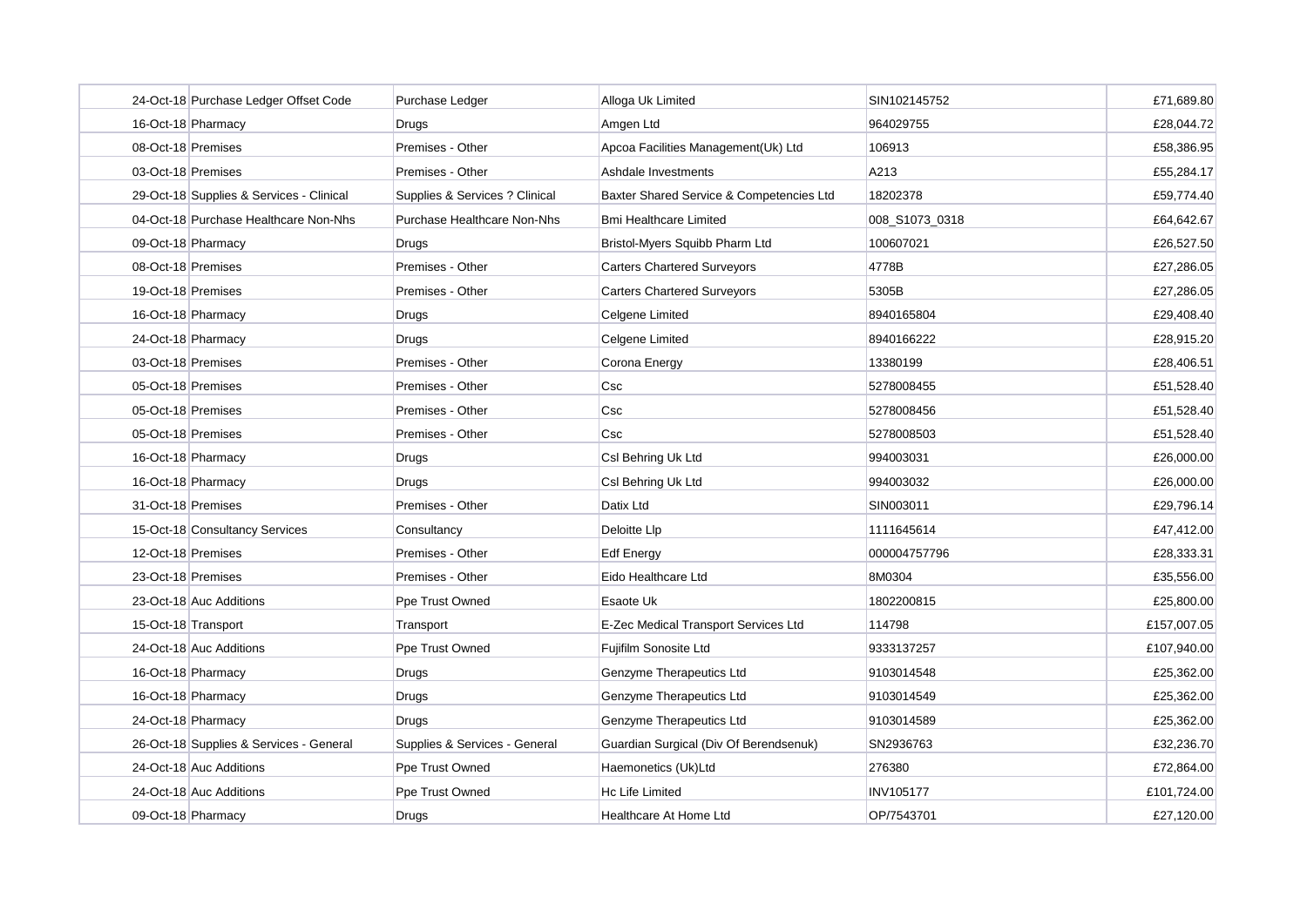|                    | 09-Oct-18 Pharmacy                       | Drugs                                 | Healthcare At Home Ltd                 | OP/7543702      | £27,120.00    |
|--------------------|------------------------------------------|---------------------------------------|----------------------------------------|-----------------|---------------|
|                    | 09-Oct-18 Pharmacy                       | Drugs                                 | <b>Healthcare At Home Ltd</b>          | OP/7543704      | £27,120.00    |
|                    | 09-Oct-18 Pharmacy                       | Drugs                                 | Healthcare At Home Ltd                 | OP/7543705      | £27,120.00    |
|                    | 26-Oct-18 Drugs Costs                    | <b>Drugs Costs</b>                    | Healthcare At Home Ltd                 | OP/7419350      | £44.202.05    |
| 31-Oct-18 Premises |                                          | Premises - Other                      | Healthcare Support (North Staffs) Ltd  | SIN000054       | £171,018.62   |
| 29-Oct-18 Premises |                                          | Premises - Other                      | Healthcare Support (North Staffs) Ltd  | SIN000056       | £6,424,828.16 |
|                    | 19-Oct-18 Auc Additions                  | Ppe Trust Owned                       | Hill Rom (Uk) Ltd                      | 3156382         | £47,952.00    |
|                    | 19-Oct-18 Employee'S Nic                 | <b>Payroll Deductions</b>             | <b>Hmrc Employer Payments</b>          | N586PD00002026/ | £2,190,147.18 |
|                    | 19-Oct-18 Employer'S Nic                 | <b>Payroll Deductions</b>             | <b>Hmrc Employer Payments</b>          | N586PD00002026/ | £3,040,805.17 |
| 19-Oct-18 Paye     |                                          | <b>Payroll Deductions</b>             | <b>Hmrc Employer Payments</b>          | P586PD00002026/ | £4,336,355.85 |
|                    | 05-Oct-18 Purchase Healthcare Non-Nhs    | Purchase Healthcare Non-Nhs           | Integra Neurosciences (Codman Only)    | 18002510-HI1065 | £29,377.92    |
| 15-Oct-18 Premises |                                          | Premises - Other                      | Iron Mountain Uk Ltd                   | UH22604-UH22604 | £41,520.43    |
|                    | 16-Oct-18 Pharmacy                       | Drugs                                 | Janssen-Cilag Ltd                      | 930457365       | £27,445.68    |
|                    | 30-Oct-18 S - Consultant                 | S - Medical And Dental                | <b>Keele University</b>                | 5902-01266      | £72,537.06    |
|                    | 10-Oct-18 Drugs Costs                    | Drugs Costs                           | Lloyds Retail Chemists Ltd             | 0000072197      | £785,586.69   |
|                    | 15-Oct-18 Drugs Costs                    | Drugs Costs                           | Lloyds Retail Chemists Ltd             | 0000075447      | £935,722.42   |
|                    | 22-Oct-18 Drugs Costs                    | Drugs Costs                           | Lloyds Retail Chemists Ltd             | 0000073114      | £922,444.86   |
|                    | 26-Oct-18 Supplies & Services - Clinical | Supplies & Services ? Clinical        | Medtronic Ltd                          | 1099153769      | £49,500.00    |
|                    | 26-Oct-18 Supplies & Services - Clinical | Supplies & Services ? Clinical        | Medtronic Ltd                          | 1099153770      | £49,500.00    |
|                    | 29-Oct-18 Supplies & Services - Clinical | Supplies & Services ? Clinical        | Medtronic Ltd                          | 1099156366      | £39,600.00    |
|                    | 25-Oct-18 S - Consultant                 | S - Medical And Dental                | Ministry Of Defence                    | 7550529         | £73,928.00    |
|                    | 03-Oct-18 Consultancy Services           | Consultancy                           | Monkton House Ltd                      | <b>UHMN0618</b> | £43,466.08    |
|                    | 18-Oct-18 Consultancy Services           | Consultancy                           | <b>Monkton House Ltd</b>               | <b>UHNM0818</b> | £36,862.57    |
|                    | 26-Oct-18 Consultancy Services           | Consultancy                           | Monkton House Ltd                      | <b>UHMN0918</b> | £43,460.75    |
|                    | 12-Oct-18 Drugs Costs                    | <b>Drugs Costs</b>                    | National Blood Service (Reagents Unit) | 873963          | £233,336.06   |
|                    | 29-Oct-18 Drugs Costs                    | Drugs Costs                           | National Blood Service (Reagents Unit) | 873962          | £33,401.71    |
|                    | 12-Oct-18 Consolidated Invoices          | <b>Consolidated Invoices</b>          | Nhs Business Service Authority         | 1000055961      | £26,716.75    |
|                    | 01-Oct-18 Other Trade Payables           | Other Trade Payables                  | Nhs Supply Chain (Stock Inv 101'S)     | 1019110350      | £220,485.88   |
|                    | 05-Oct-18 Other Trade Payables           | Other Trade Payables                  | Nhs Supply Chain (Stock Inv 101'S)     | 1019120271      | £305,902.64   |
|                    | 10-Oct-18 Services From Other Nhs Bodies | <b>Purchase Healthcare Nhs Bodies</b> | North Staffs Combined Trust            | 0000049914      | £49,612.00    |
|                    | 03-Oct-18 Pharmacy                       | Drugs                                 | Novartis Pharmaceuticals Uk Ltd        | 92026962        | £37,109.08    |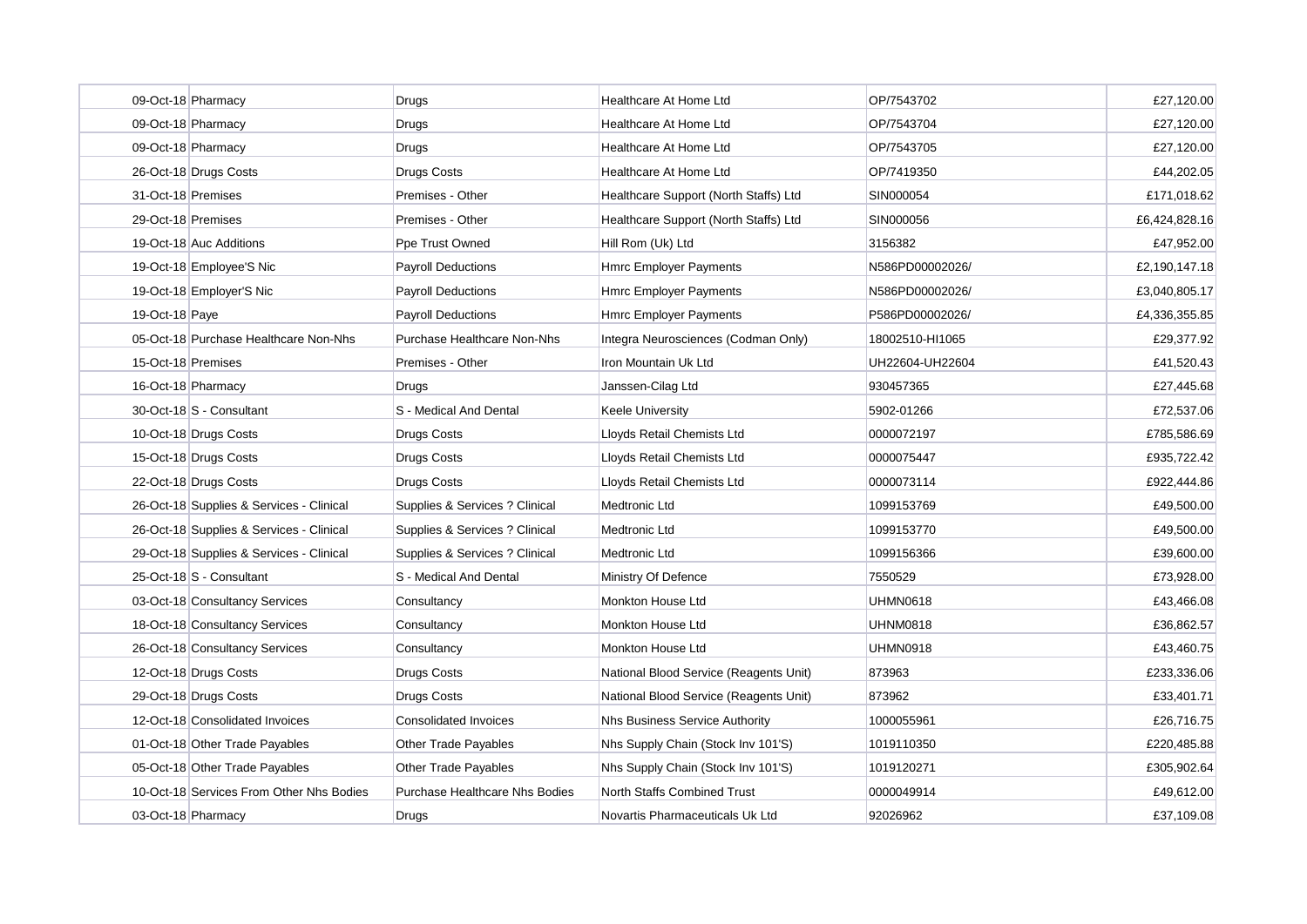| 09-Oct-18 Pharmacy                       | Drugs                                 | Novartis Pharmaceuticals Uk Ltd | 92031488    | £32,267.74  |
|------------------------------------------|---------------------------------------|---------------------------------|-------------|-------------|
| 16-Oct-18 Pharmacy                       | Drugs                                 | Novartis Pharmaceuticals Uk Ltd | 92032838    | £29,540.11  |
| 16-Oct-18 Pharmacy                       | Drugs                                 | Novartis Pharmaceuticals Uk Ltd | 92034693    | £26,965.70  |
| 24-Oct-18 Pharmacy                       | Drugs                                 | Novartis Pharmaceuticals Uk Ltd | 92037711    | £37.864.92  |
| 24-Oct-18 Pharmacy                       | Drugs                                 | Novartis Pharmaceuticals Uk Ltd | 92038185    | £26,897.86  |
| 30-Oct-18 Pharmacy                       | Drugs                                 | Novartis Pharmaceuticals Uk Ltd | 92041147    | £35,475.84  |
| 26-Oct-18 Supplies & Services - Clinical | Supplies & Services ? Clinical        | Penlon Ltd                      | OP/5080568  | £31,045.20  |
| 19-Oct-18 Supplies & Services - General  | Supplies & Services - General         | Portakabin Ltd                  | 915063570   | £951,491.78 |
| 19-Oct-18 Supplies & Services - General  | Supplies & Services - General         | Portakabin Ltd                  | 915063571   | £60,000.00  |
| 26-Oct-18 Premises                       | Premises - Other                      | Portakabin Ltd                  | 900826698   | £718,489.10 |
| 17-Oct-18 Tempre Commission              | Tempre Commission                     | Price Waterhouse Coopers        | 1355003624  | £86,857.80  |
| 23-Oct-18 Tempre Commission              | Tempre Commission                     | Price Waterhouse Coopers        | 1355009346  | £68,429.38  |
| 05-Oct-18 Auc Additions                  | Ppe Trust Owned                       | Ptw-Uk Ltd                      | 2549        | £79,787.28  |
| 03-Oct-18 Pharmacy                       | Drugs                                 | Qualasept Ltd T/A Bath Asu      | PSI-0222246 | £92,098.80  |
| 24-Oct-18 Pharmacy                       | Drugs                                 | Qualasept Ltd T/A Bath Asu      | PSI-0226777 | £35,898.00  |
| 24-Oct-18 Pharmacy                       | Drugs                                 | Qualasept Ltd T/A Bath Asu      | PSI-0227712 | £28,062.00  |
| 30-Oct-18 Pharmacy                       | Drugs                                 | Qualasept Ltd T/A Bath Asu      | PSI-0217761 | £26,894.16  |
| 30-Oct-18 Pharmacy                       | Drugs                                 | Qualasept Ltd T/A Bath Asu      | PSI-0228411 | £35,587.20  |
| 26-Oct-18 Supplies & Services - Clinical | Supplies & Services ? Clinical        | Roche Diagnostics Limited       | 6570969237  | £280,193.46 |
| 09-Oct-18 Pharmacy                       | Drugs                                 | Roche Products Ltd              | 1322047451  | £25,997.46  |
| 16-Oct-18 Pharmacy                       | Drugs                                 | Roche Products Ltd              | 1322047855  | £38,678.76  |
| 16-Oct-18 Pharmacy                       | Drugs                                 | Roche Products Ltd              | 1322048569  | £26,606.08  |
| 24-Oct-18 Pharmacy                       | Drugs                                 | <b>Roche Products Ltd</b>       | 1322048932  | £32,199.55  |
| 24-Oct-18 Pharmacy                       | Drugs                                 | Roche Products Ltd              | 1322049499  | £25,635.32  |
| 24-Oct-18 Pharmacy                       | Drugs                                 | Roche Products Ltd              | 1322050040  | £28,916.30  |
| 10-Oct-18 Services From Foundation Trust | <b>Purchase Healthcare Nhs Bodies</b> | Salford Royal Nhs Ft            | S0013039    | £29,928.92  |
| 26-Oct-18 Services From Foundation Trust | <b>Purchase Healthcare Nhs Bodies</b> | Salford Royal Nhs Ft            | S0019437    | £45,523.00  |
| 31-Oct-18 Services From Foundation Trust | <b>Purchase Healthcare Nhs Bodies</b> | Salford Royal Nhs Ft            | S0018000    | £45,523.00  |
| 18-Oct-18 Premises                       | Premises - Other                      | <b>Scc</b>                      | OP/ M428093 | £34,813.37  |
| 18-Oct-18 Premises                       | Premises - Other                      | <b>Scc</b>                      | OP/ M439639 | £35,330.78  |
| 18-Oct-18 Premises                       | Premises - Other                      | <b>Scc</b>                      | OP/ M451616 | £33,602.40  |